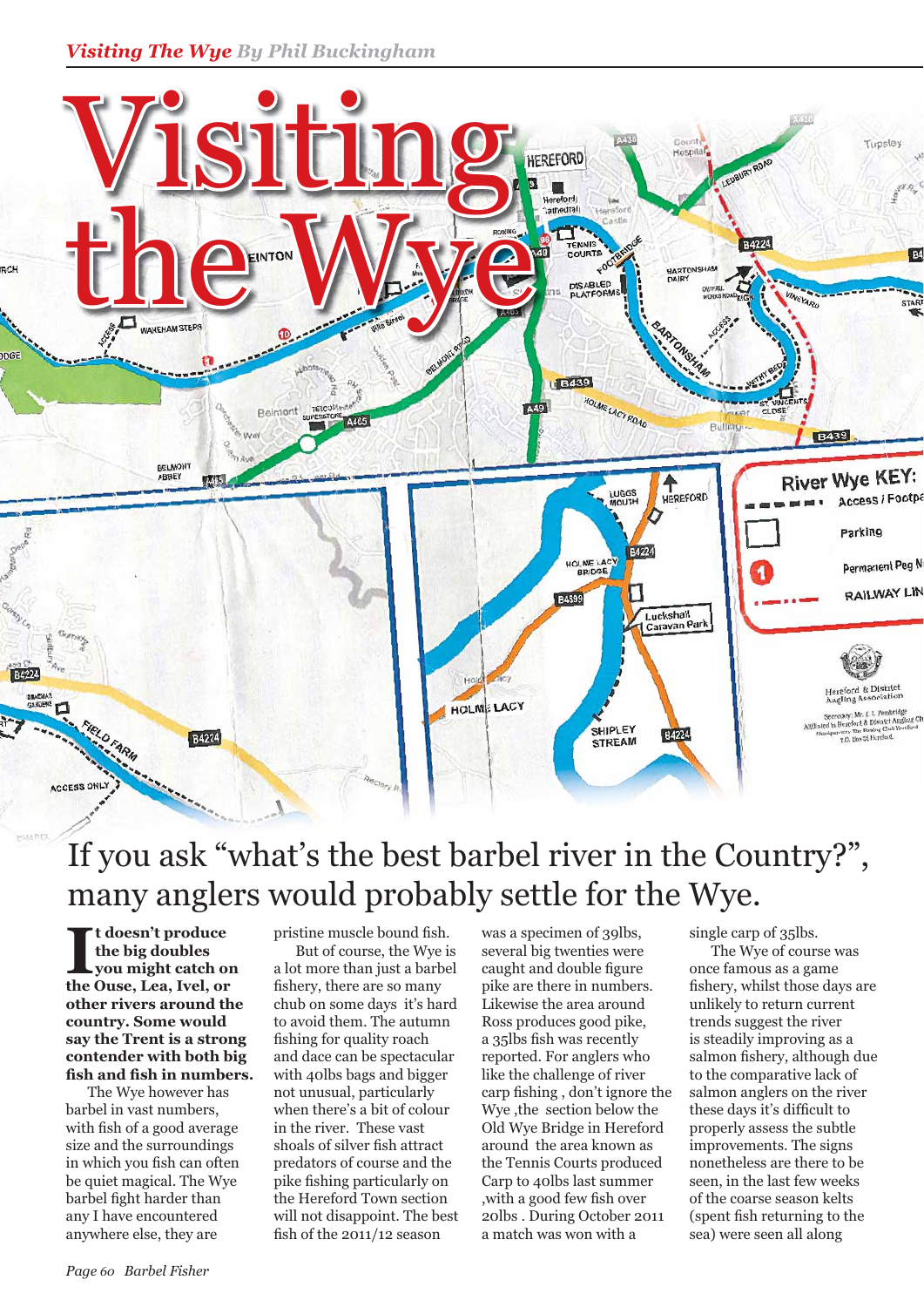the river in good numbers with Pike anglers catching many of them accidentally whilst lure fishing. The numbers of juvenile salmon (Parr) has also shown a marked improvement due to increasing numbers of mature fish making it to the spawning redds and the improvement in water quality. This is due to the Forestry owners in the areas around the headwaters of the river taking steps to reduce the acidity of the streams draining the pine forest plantations, young salmon don't do well in acid water and farmers taking steps to reduce the amount of silt run off into the river. There are brown trout in good numbers and grayling to specimen size. During the late spring a large migration of shad occurs on the Wye, these fish of the herring family take a fly very readily and fight like mini tarpon. So the Wye has something for everyone, but how best to access it?

 There are miles and miles of the Wye available to visiting angler on various day tickets. The Wye and Usk foundation has dozens of beats up and down the river. These are all available for coarse or game fishing

angler, but value for money the Hereford and District waters offer the best tickets on some of the most varied fishing you will find in one area.

 Day Tickets at £6.00 are available from both Woody's and Sue's angling shops and are great value if you are planning a one off visit, they do have restrictions though .You are only allowed to fish with one rod and must be off the river at sunset. If you plan to visit for a week's fishing or make a number of visits during the season a much better option is to plan ahead and apply for an annual non-resident of Hereford ticket. These are currently £45 a calendar year with application forms available on the H&DAA website just make certain you allow plenty of time for the ticket to be posted back to you before planning to visit. The annual ticket is the better option as it also allows fishing with two rods, night fishing and access to a couple of local ponds if a change from river fishing is wanted.

 The annual ticket also allows members to fish the famous Bunch of Carrots water at Hampton Bishop from mid October when the salmon season has finished. is available in a small public car park near a small church and is accessed off the road from Hereford to Breinton. The Breinton road runs from the new bridge in Hereford parallel to the river with the Asda's Store on the opposite side of the bridge. This road gives various access points to the left hand bank; as you go along it signs for the rowing club and the waterworks museum will be visible.

 From the car park at Breinton Springs it's a short walk to the river, downstream from here is a mixture of fast gravel runs, a couple of deep salmon pools and some slower steady glides. All of this water produces good bags of barbel and chub, with excellent dace and grayling fishing if you want to trot the fast glides. Incidentally you are allowed to fish maggot during the whole of the coarse season on H&DAA waters, this is not allowed on many other beats until the game fishing season ends in October.

 The next available parking is off the Breinton road in a small lay-by near a very large house called Warham Court this clearly marked on most good maps but if using a SatNav the

"During the late spring a large migration of shad occurs on the Wye, these fish of the herring family take a fly very readily and fight like mini tarpon. So the Wye has something for everyone, but how best to access it?"

are bookable in advance and are limited to small numbers of anglers on any day. The fishing is generally good on all their beats but can be expensive ranging from £20 to more than £50 (on the game beats) per angler per day, which can get expensive if you are up for more than a couple of days.

 The tackle shops in both Ross and Hereford have various day ticket options they can offer the visiting

 Like a lot of the Wye the Hereford stretches can be a problem for parking, particularly if you don't want to walk far, with a little local knowledge this can be overcome on most of the sections.

 The upstream limit of the Hereford fishery is at Breinton Springs the fishing here is on the left hand bank going downstream with the Belmont Golf course on the opposite bank . Free parking

postcode is HR4 7PD. The lay-by has room for half a dozen cars if parked sensibly. There is a gate and clearly marked footpath to the river which is a short walk. The path brings you onto the river at Belmont Pool (not to be confused with Belmont Pools which is a small Stillwater fishery nearby) there are a number of good barbel swims in this area, generally fish to the middle of the river into the

deeper gulley except when the river has 3 or more foot of flood water on when the fish can be caught under the rod top close to the bank. The downstream peg on this pool which is below the small bridge and stream is also known for quality roach fishing. Downstream from here for a hundred yards or so is steady water until you get to a small concrete building on the bank here the river picks up pace and becomes a very fast gravel run, an area known for big bags of barbel.

 Back onto the Breinton Road and heading downstream the next access point is at the Waterworks Museum follow the track to the river where free parking for several vehicles is available around the pump house. This area is in the middle of the permanently pegged match section. The pump house area is the high 30's with the lower numbers upstream and the higher numbers downstream and on the opposite bank nearer to town. The upstream section is a mixture of steady glides and gravelly runs all of this area will produce fish but is definitely more reliable with some colour in the river. The pegs from the pump house downstream are numbers in the 40's and 50's the area is known as Ferry Meadow .The water here averages around 5 feet at normal levels and is all steady water. This is a good area in high water conditions and particularly reliable during autumn and winter. Staying on the left hand bank you will eventually come to the Rowing Club which marks the end of the section at peg 65. Before reaching the rowing club you come to a footbridge which gives access to the opposite bank with peg 72 just upstream of the bridge and the highest peg 96 downstream almost opposite the Rowing Club. This whole stretch from the footbridge downstream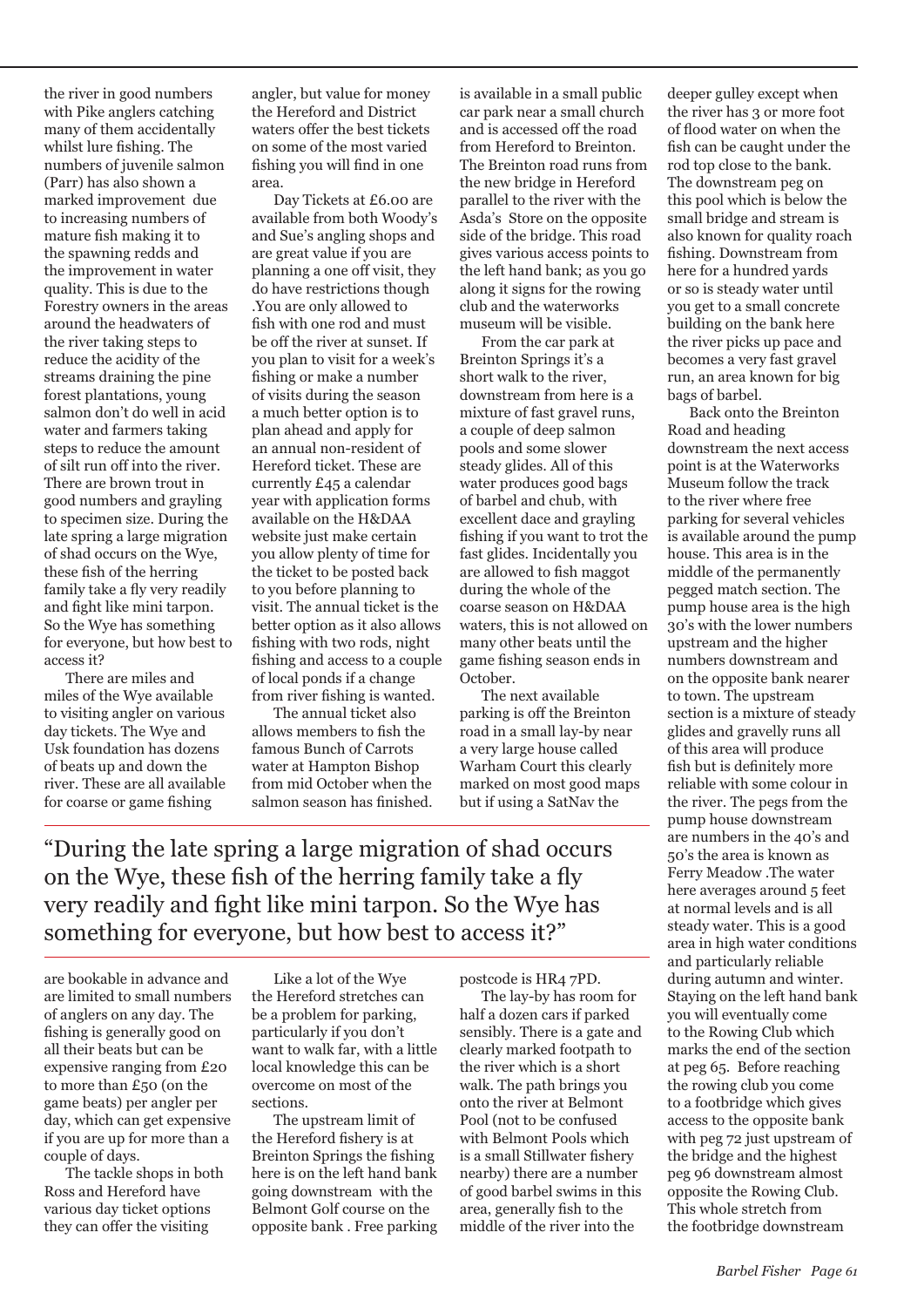is surprisingly deep with 10 feet of water in many swims. This area of the river is not particularly prolific for the barbel although the odd ones do get caught the main quarry here is the huge shoals of roach, dace and chub. It fishes here with some colour in the river and with a few foot of flood water in the river the roach in particular can be caught very close to the bank. This area is also the place to find the big pike they are not hard to find in clear water conditions if you start to catch a few silver fish the pike will come and find you. Often the first thing you know about it is something rising from the depths to grab a dace you are playing near the surface.

 To access the pegs from 72 to 96 there are two parking options either park in Charles Witts Avenue (HR2 7BB) near the small recreation area which is next the river or park at the very rear of the ASDA car park from where the river is a very short walk. With Asda you must first go to the customer service desk and ask permission or you will almost certainly get a

river deepens a little and is now at the Tennis Courts area, it's from here the carp are generally caught by casting to the far side reed beds. Moving further downstream a little, just above the Victoria Bridge are some good barbel swims and below the bridge the river alternates from fast runs to steadier water the whole area being excellent for barbel. A word of caution here, this stretch is in a public park and does get busy with canoeist, children and swimming dogs during the warmer weather. At the downstream end of the park the flow of the river pushes across to the near side making it possible to fish close in under the rod top, the downside is the that the bank is quite steep. There are lots of chub and barbel along this section with some very nice grayling in the winter. The swims here are along a paved public footpath which can be accessed by either parking in the street on Hinton Crescent (HR2 6AN)which is also very near to Sue's Angling Centre or at Acacia Close (HR2 6BP). The fishing on the

immediately adjacent. The flow here is very fast with the deeper water under the rod tip but there are only a few accessible swims due to the steep nature of the bank.

 Further downstream away from the houses you come to the pipe bridge from the water treatment plant (this is not a foot bridge) below here the river flows through a series of salmon croys before entering the section known as the black hole which is just above the railway bridge. There is soon to be a new footbridge across the river here which will be accessible from Outfall Works Road where HDAA have parking. All of this area is good barbel fishing but it does vary according to river levels and the time of year. Below the railway bridge is a large pool known as Walters Wall and the Vineyard this is very popular area for barbel with big bags of fish often caught. Below this the whole section is single bank fishing on the right bank with houses opposite, this section is over half a mile long is steady water and has lots of chub and barbel. A particularly good

"There are barbel and chub in big numbers all through this section of the river which does lend itself to stick float fishing as a change from ledgering. There are also some excellent roach dace and grayling"

ticket if you stay more than a couple of hours.

 The next section is on the right hand bank and runs downstream from the Old Wye Bridge this can be accessed using the ASDA car park as above or by using the long stay car parks in Wye Bridge Street (HR2 7RA) which are unfortunately not free. Just below the old bridge the river is very wide shallow and weedy local anglers often wade to the middle of the river and trot for the chub and barbel. Below these shallows the

right hand bank finishes at what is known as the chip shop peg. The chip shop being in Acacia Close where parking is available. There is no access to the right hand bank below here as the path is closed due to bank side erosion but the fishing continues a few hundred yards further down at St Vincent's Close (HR2 6EL) which is off the Holme Lacy Road B439 on the left before the railway bridge. There is parking in a HDAA designated car park at which point the river is

area is the swims opposite the old people's home and downstream to the HDAA boundary. The last few swims are particularly good for chub and home to a rare shoal of Wye bream which run up to close to double figures. The bottom end of this section was until recently accessed by parking at Rotherwas Chapel this arrangement has recently ceased and no access is available to HDAA members, requiring a very long walk from St. Vincent's Close.

We now need to move

onto the left hand bank and start back upstream at the Victoria Bridge near the tennis courts.

 Having crossed the bridge access to fishing is from the left hand bank going downstream the first couple of hundred yards is a steep bank with the flow and deeper water under the near bank there are a few swims along here and all are worth fishing.

 From the end of the steep bank you enter a very large meadow behind Bartonsham Farm Dairy, parking is available at the dairy but you must ask a member of staff where it is ok to park before leaving your car. The dairy is accessed from the B4224 Fownhope road out of Hereford (Post Code HR1 2QW). From the dairy the whole east bank downstream to Outfall Works Road is a flat easy walk but it is a long section. If you want to access the section from the downstream end then park at the car park in Outfall works road (Post Code HR1 1RY). This whole section is good streamy water with the deeper water towards the far side a lot of which is not easily accessible particularly the section downstream from opposite the chip shop peg to the pipe bridge. There are barbel and chub in big numbers all through this section of the river which does lend itself to stick float fishing as a change from ledgering. There are also some excellent roach dace and grayling throughout this area particularly in the autumn and winter months.

 The remaining HDAA sections are all on the left hand bank and a little further out of Hereford. Remaining on the B4224 Fownhope Road on the right hand side of the road is Braemar Gardens (Post Code HR1 1SJ ) parking is available in the street here with access a short walk onto the river. Here you will be opposite the downstream